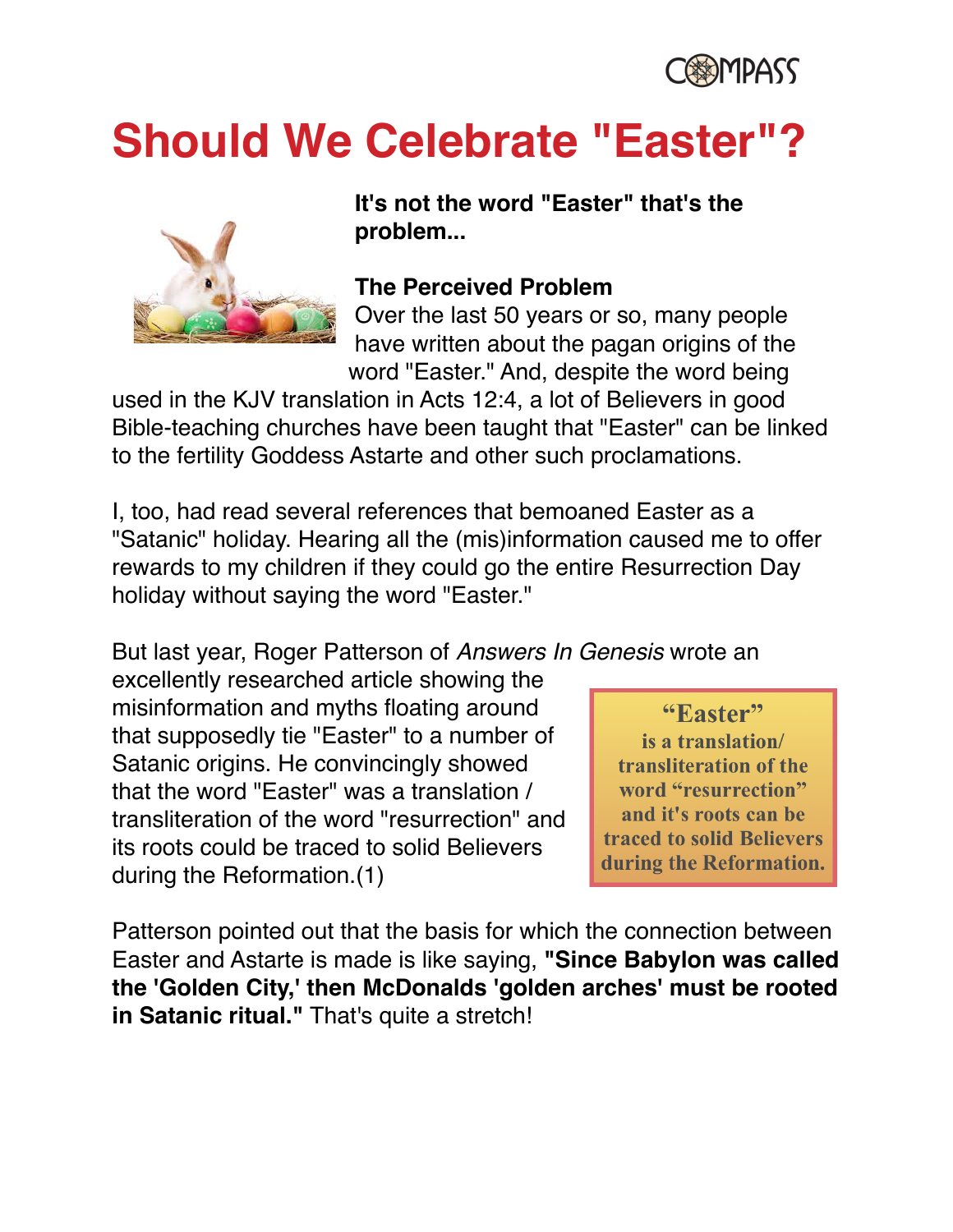And now the myths of Easter's origins have been repeated so long and so often that most believe them to be fact... when they're not facts at all.

Just to be clear, Easter bunnies and colored eggs ARE terrible--in a league with Santa Claus--missing the mark altogether and should never be part of any Christian Easter/Resurrection Day celebration.

But **the word "Easter" actually comes from the German root word for "Resurrection."** And the reformers of Martin Luther's day were the first to use the word, which had zero connection to Astarte the fertility god.

So much for making "Easter" the bad guy.

That being said, I still believe we should call the day of Jesus' resurrection "Resurrection Sunday," if for no other reason than to make the point that it has nothing to do with the Easter bunny and colored eggs.

# **The Real Problem**

However, there IS a real BIG PROBLEM with *WHEN* we celebrate Resurrection Sunday--of which few Christians seem to be aware. And even though almost all Protestant churches will continue to celebrate Easter or Resurrection Sunday on the verifiably wrong Sunday, it's important for Believers to know when and why it should be celebrated.

There are four big days that Church Age Believers could make a case to celebrate each year:

- 1) The **Birth** of Jesus.
- 2) The **Death** of Jesus.
- 3) The **Resurrection** of Jesus.
- 4) The **Arrival** of God's Holy Spirit to indwell Believers on earth.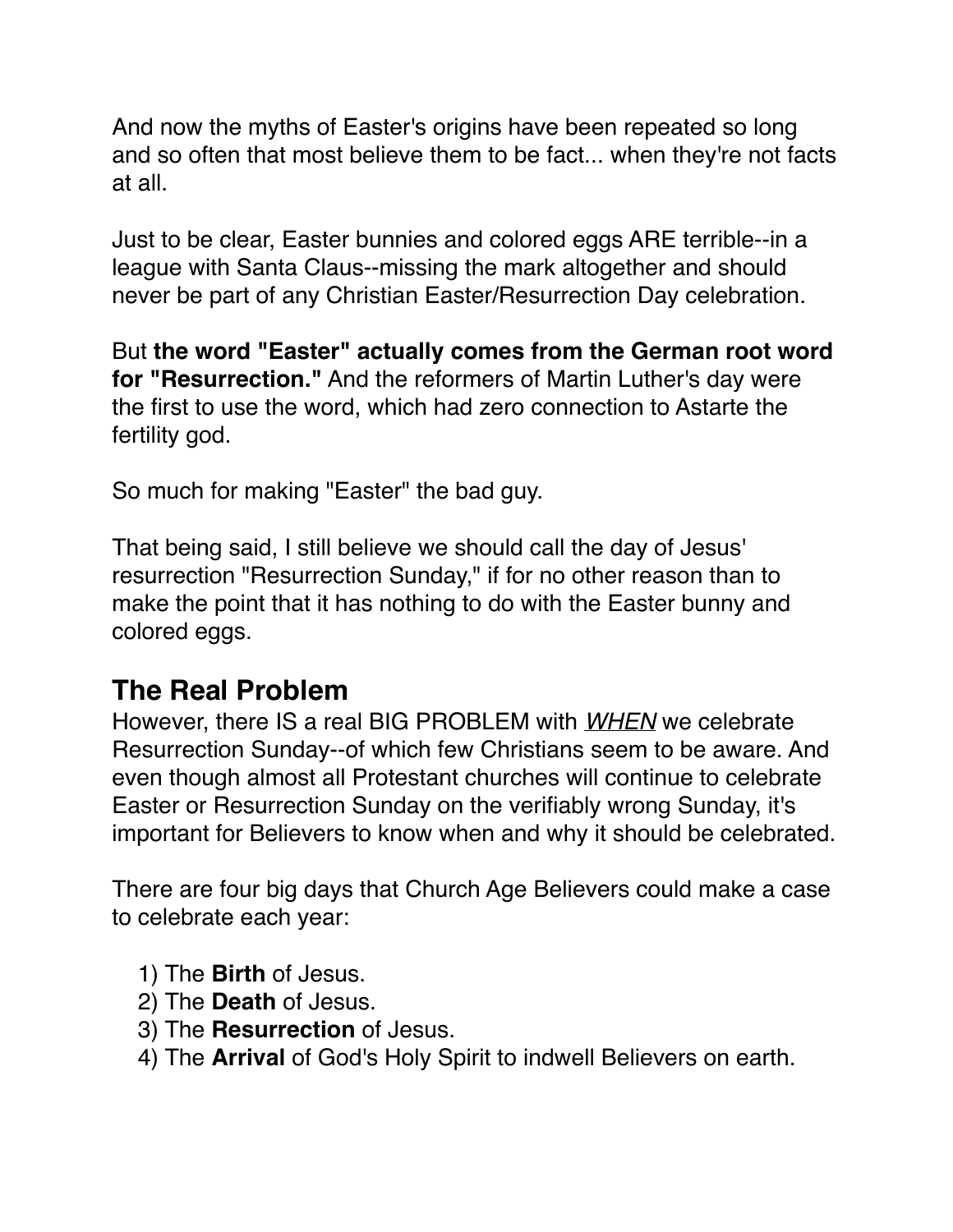Two of the four get a lot of attention from Believers: Christmas and Resurrection Day.

# **The Day Jesus Was Born**

The Bible doesn't give us a clue when Jesus was born. He was unlikely to have been born on December 25, but hey, maybe He was conceived on that date and born in September. :-)



Since the Lord didn't reveal the date, there's no problem celebrating His birth on December 25. And thankfully the whole world celebrates His birth together, even though Satan has pretty much hijacked Christmas with Santa Claus- which we refer to as "Satan's Claws."(2)

# **The Day Jesus Died**

Jesus died during the Passover celebration either in 30 AD or 33 AD. Nisan 14 fell on Wednesday in 30 AD and Friday in 33 AD.

Bible scholars are not unanimous on which is correct. But frankly it's a moot point regarding His resurrection because whether His death occurred in 30 AD or 33 AD, the Feast of First Fruits would have been the following Sunday.

# If Jesus died in 30 AD

| Wednesday        | Thursday       | Friday         | <b>Saturday</b> | <b>Sunday</b>       |
|------------------|----------------|----------------|-----------------|---------------------|
| <b>April 5</b>   | <b>April 6</b> | <b>April 7</b> | <b>April 8</b>  | <b>April 9</b>      |
| <b>Nisan 14</b>  |                |                |                 | <b>Feast of</b>     |
| <b>Passover</b>  |                |                | <b>Shabbat</b>  | <b>First fruits</b> |
| <b>Jesus</b>     |                |                |                 | <b>Jesus</b>        |
| <b>Crucified</b> |                |                |                 | <b>Resurrected</b>  |

# If Jesus died in 33 AD

| Wednesday | <b>Thursday</b> | Friday           | <b>Saturday</b> | <b>Sunday</b>       |
|-----------|-----------------|------------------|-----------------|---------------------|
|           |                 | <b>April 2</b>   | <b>April 3</b>  | <b>April 4</b>      |
|           |                 | Nisan 14         |                 | <b>Feast of</b>     |
|           |                 | Passover         | <b>Shabbat</b>  | <b>First fruits</b> |
|           |                 | <b>Jesus</b>     |                 | <b>Jesus</b>        |
|           |                 | <b>Crucified</b> |                 | <b>Resurrected</b>  |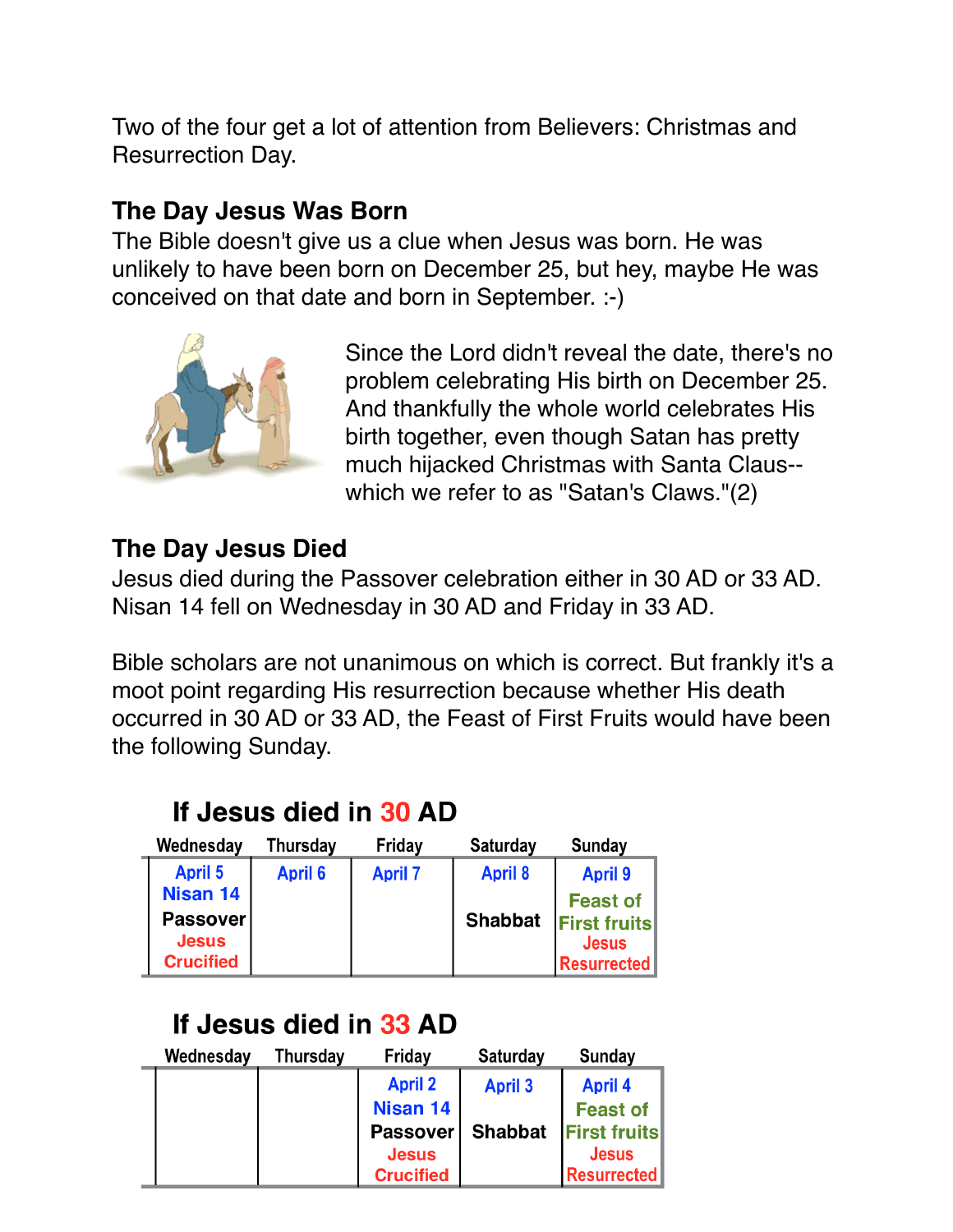### **The Day Jesus Was Resurrected**

But the Lord DID tell us when the Resurrection occurred. It occurred the Sunday after the Passover Shabbat, on the Feast of First Fruits. And the date for the first Passover celebration is quite clear in Exodus 12.

> *"You shall keep (the lamb to be sacrificed) until the fourteenth day of the same month (Nisan)..." Ex. 12:6*

 *"And you shall observe this event as an ordinance for you and your children forever." Ex. 12:24* 

Therefore, it's a no-brainer that we should be celebrating Resurrection Sunday on the Feast of First Fruits, or the first Sunday following the Jewish Passover.

The Jews go to great lengths to celebrate Passover on the correct date that God instructed, on Nisan 14.

*"They observed the Passover in the first month (Nisan), on the fourteenth day of the month, at twilight, in the wilderness of Sinai; according to all that the LORD had commanded Moses," Num. 9:5* 

So it's not rocket science to know what day the Jewish Passover should be celebrated- it's Nisan 14 on the Hebrew calendar--and all we have to do is celebrate Jesus' Resurrection Day on Feast of First Fruits, which is the Sunday following. But often we don't!

It's interesting to note that Jesus, referred to as "the Lamb of God" (Jn 1:29), was most likely crucified on Passover. Nisan 14. This was on **Wednesday, not Friday,** at the same time the **Passover lambs were** being slain. If Jesus were crucified on **Wednesday it would** make more understandable Jesus' statement that He would be in the grave "three" days and three nights."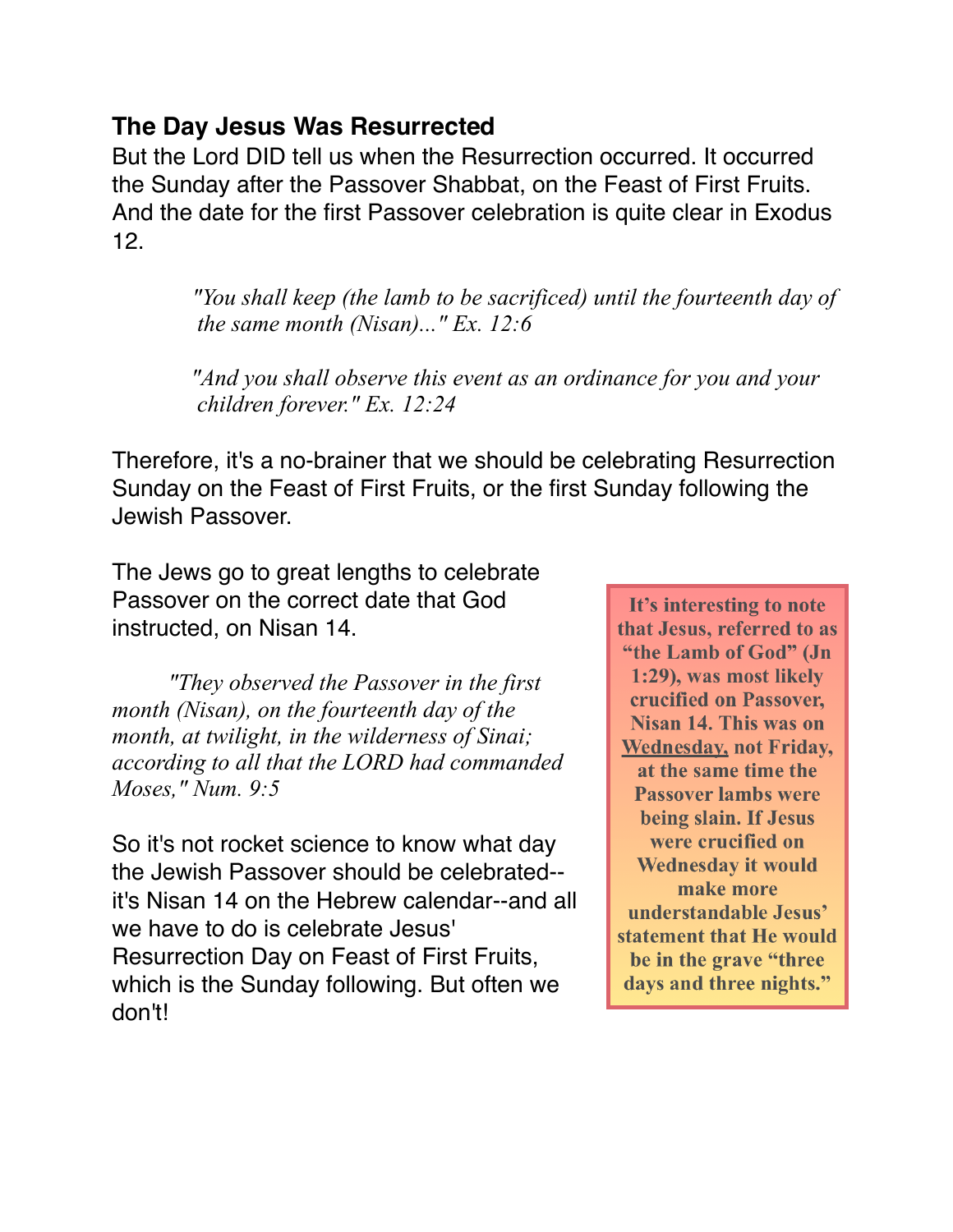Strangely, the date we celebrate Easter/Resurrection Sunday has no connection to Passover and sometimes it doesn't even fall on Passover week! Last year we missed it by a month!

(Note that Nisan 14 is not a fixed day of the week and therefore the Jewish Passover celebration week moves around each year.)

**2016** (Last year) Passover/Nisan 14 fell on April 21 **Correct Resurrection Day: April 24** Catholic Easter Date - **March 27 (Incorrect!)**



2016 AD

You have the same dilemma for 2021 and 2024 as the Catholic Easter dates also fall on different dates than the Passover week.

#### **2021**

Passover/NIsan 14 falls on March 27 **Correct Resurrection Day: March 28** Catholic Easter Date - **April 4 (Incorrect!) 2024** Passover/Nisan 14 falls on April 22 **Correct Resurrection Day: April 28**

Catholic Easter Date - **March 31 (Incorrect!)**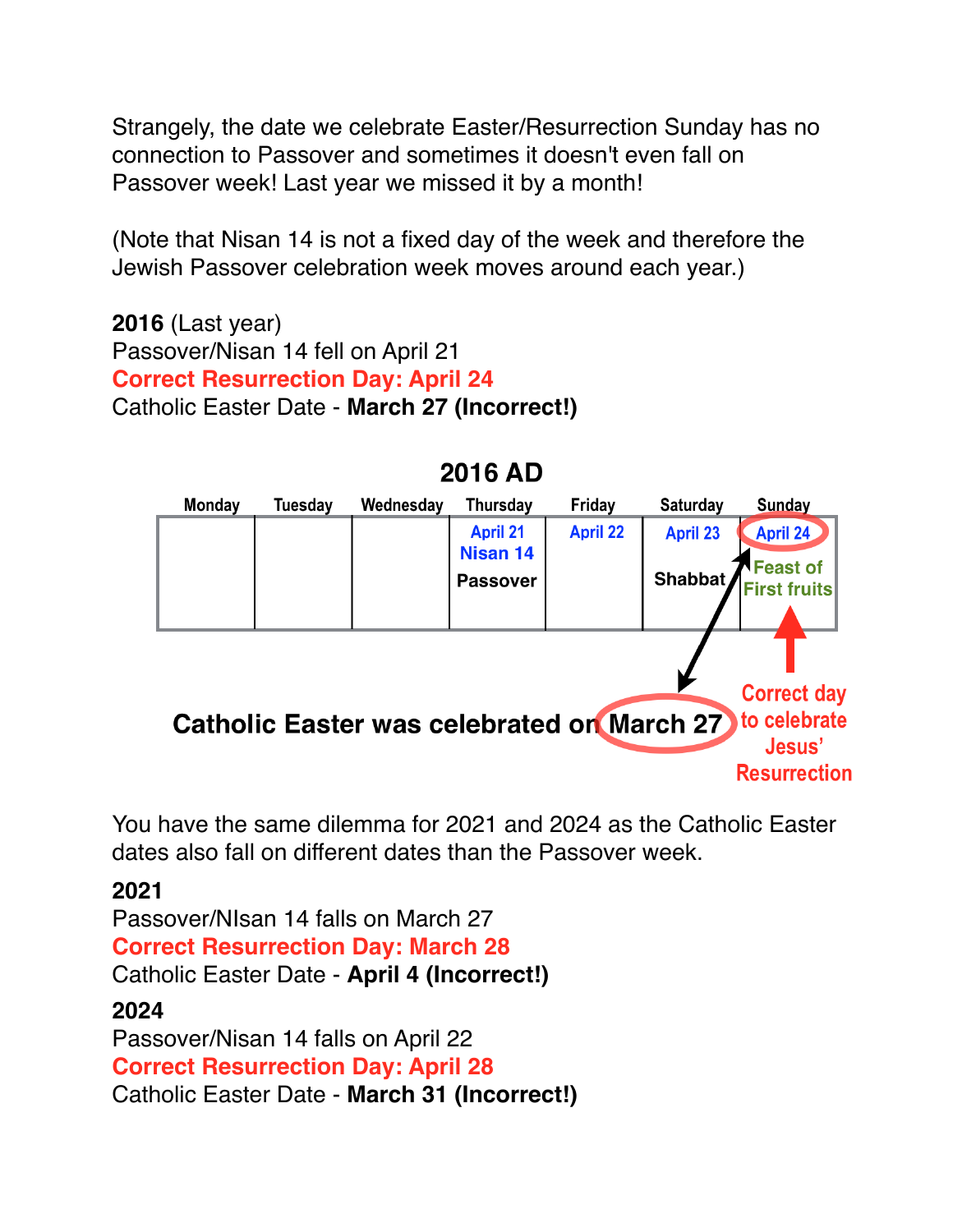# **Why Are The Dates Off?**

So what happened that made Christians start celebrating Easter/ Resurrection Sunday on the wrong dates every few years? The answer is rooted in Catholic anti-Semitism.

By the early fourth century, many leaders of the church were still celebrating Passover and the Resurrection every year beginning on Nisan 14, the day of Jesus' crucifixion. Others were making the celebration day the first Sunday after Passover, which was scripturally correct.

Both days had notability as Jesus HAD to shed blood and He HAD to rise again.

## **The necessity of shedding blood:**

 *"For the life of the flesh is in the blood, and I have given it to you on the altar to make atonement for your souls; for it is the blood by reason of the life that makes atonement." Lev. 17:11* 

# **The necessity of a resurrection:**

 *"... if Christ has not been raised, your faith is worthless; you are still in your sins." 1Cor. 15:17* 

**In 325 AD, the first Council of Nicaea met.** These were Catholic Bishops gathered by Constantine in the city of Nicaea. They

addressed and voted on several theological issues, including the issue of what day to celebrate Resurrection Day--the 14th of Nisan (Passover) or the Sunday following the 14th.



*1st Council of Nicea, 325 AD*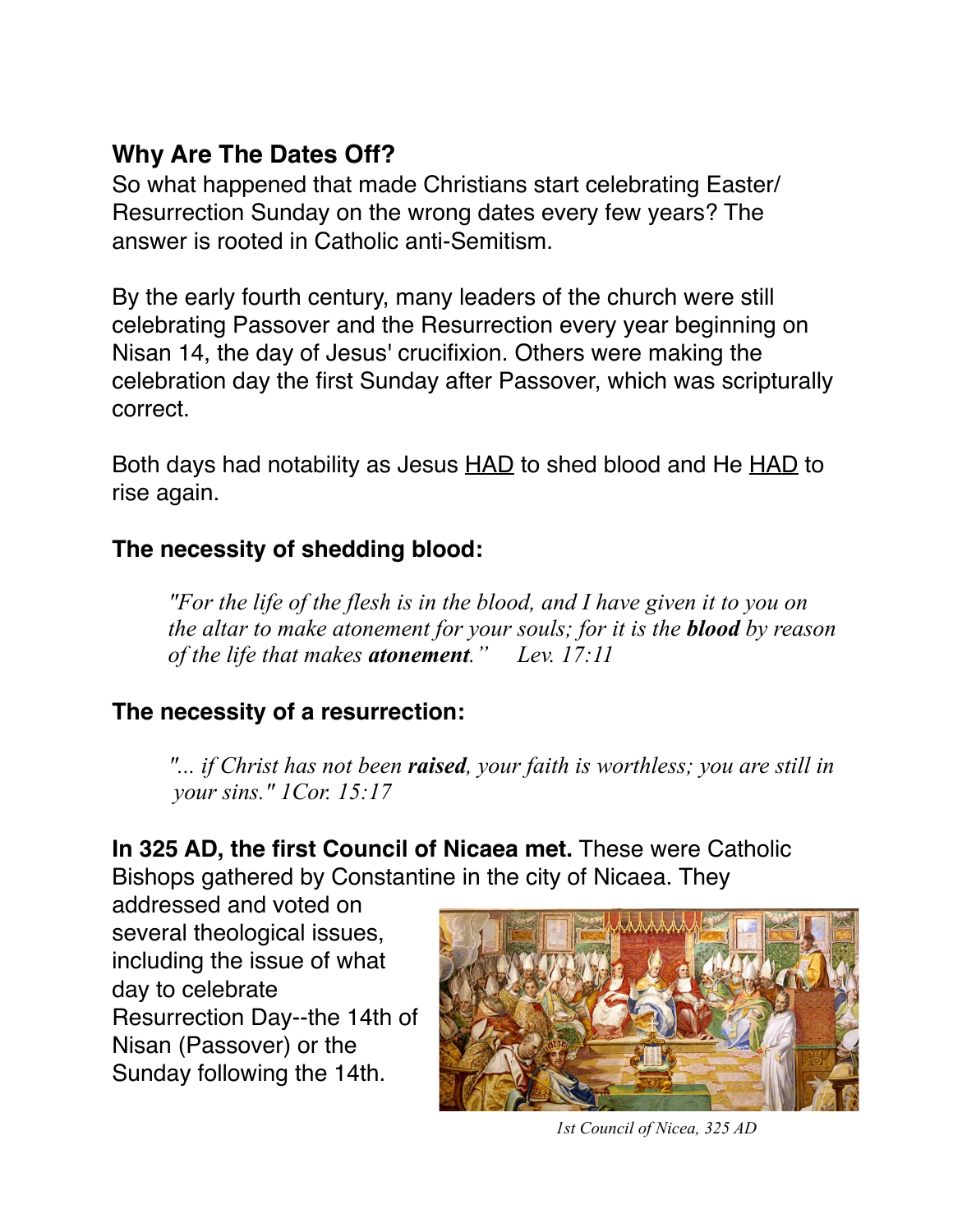The Nicean Bishops dismissed Nisan 14th because they wanted to distance themselves from the Jewish Passover. The Catholics believed that because the Jews killed Jesus the Church had inherited all the Biblical blessings from God. This anti-Semitic view of God's chosen people still prevails today in the Catholic Church.

**But it gets worse!** Not wanting to connect anything to the Jewish Passover, they also discarded the Sunday following Passover, the Feast of First Fruits, as the day to celebrate Easter.

These Catholic Bishops decided against using scripture to determine the date. Instead, they decided that Easter/Resurrection Day should be completely unrelated to scripturally based Passover date! Good grief, what were they smoking!

The Bishops instead came up with their own ridiculous and unbiblical way to determine when the Resurrection Day occurred! Specifically, they decided Easter should fall on "the first Sunday following the first ecclesiastical full-moon that occurs on or after the day of the vernal equinox." The vernal equinox is when the sun crosses the equator in the spring, which is the first day of spring.

By the Catholic Church basing the Resurrection Sunday date on the moon and the first day of spring, it removed any possibility of Easter being connected to Passover!

They explain it this way on catholic.com, answering the question "How is Easter Sunday determined?" After first admitting that Easter SHOULD immediately follow Passover, which occurs on Nisan 14, they then add:

*"Christians didn't like being dependent on the pronouncements of rabbis for how to celebrate Christian feasts, so they* (the Council of Nicaea) *came up with another way of determining the date. They decided that Easter would be celebrated on the first Sunday after (never on) the Paschal full moon." (3)*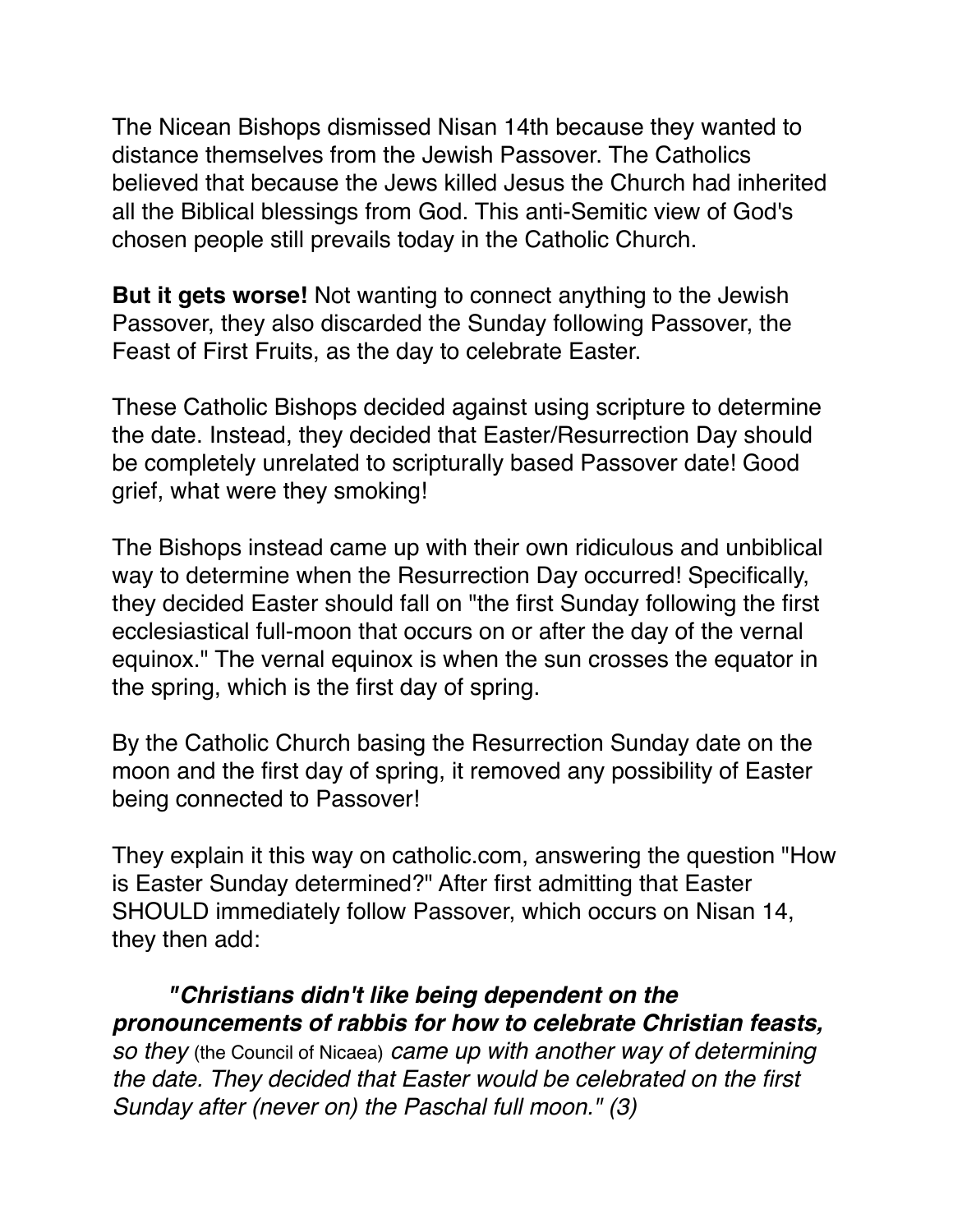Really? Let's think about that for a moment... God established the specific day for Passover to be celebrated, Nisan 14. This was one of the greatest days in the entire Old Testament. Jews were commanded to celebrate the day each year with a feast, forever! And don't forget that Believers are adopted/grafted into the Jewish promises.

*"...adoption as sons through Jesus Christ ..." Eph. 1:5* 

 *"...grafted in..." Rom. 11:17* 

The Bible tells us that Jesus was crucified during the Passover celebration and His tomb was discovered empty early Sunday morning, three days and three nights later, on the Feast of First Fruits. **Therefore the Resurrection is forever tied to Passover and the Jewish feasts.**

But rather than connect Resurrection Day to the Passover and celebrate our Jewish roots, the spiritually defiant leaders of the Catholic Church decided to change the date of the Resurrection so as not to be connected to the Jewish Passover! That is like changing/ adding to God's Word--which is NOT GOOD!

 *"I testify to everyone who hears the words of the prophecy of this book: if anyone adds to them, God will add to him the plagues which are written in this book;" Rev. 22:18* 

This was Satan at his best--getting the Catholic Church to loathe Israel and the Jews so much they didn't want to be associated in any way with the Jewish Passover.

And all this stems from the Catholics holding to an a-millennial doctrinal stance ... foolishly believing the Church has inherited God's promises to the Jews. This also proves the incredible importance of accurately understanding Bible prophecy!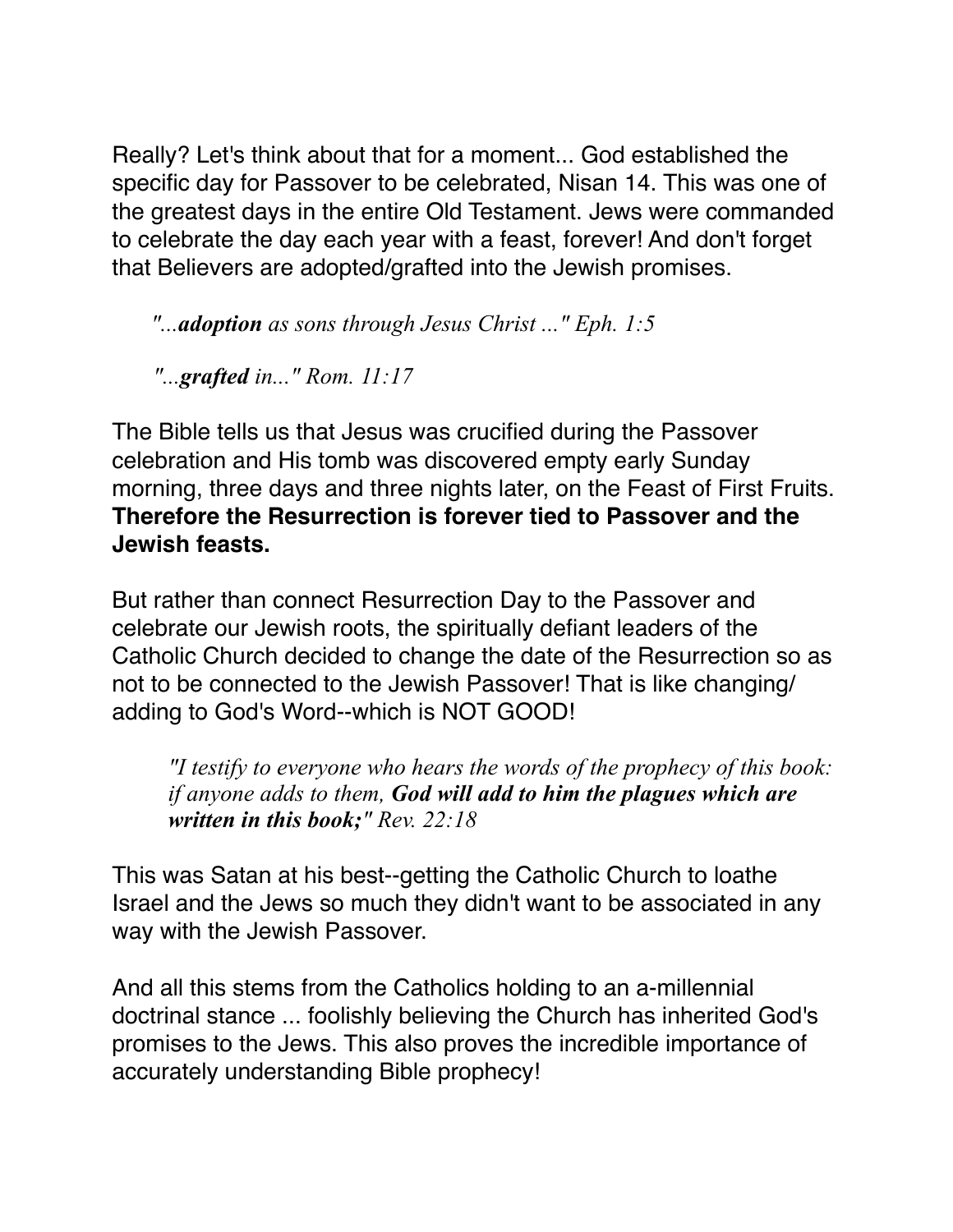# **Correct Eschatology Chart:**



# **Incorrect Eschatology Chart (Catholic):**



If you have the wrong eschatological position it will distort how you interpret the scriptures. The Catholic Church holds to an a-millennial position which means they don't take scripture literally.

For instance they take the six references to a *"thousand years"* of Jesus' reign on earth to mean a "long time." Correctly using a literal translation we understand that Jesus will reign 1000 years on the earth as King.

If the Catholic Church properly viewed the scriptures literally, they would be pre-millennial and embrace the Jews as God's chosen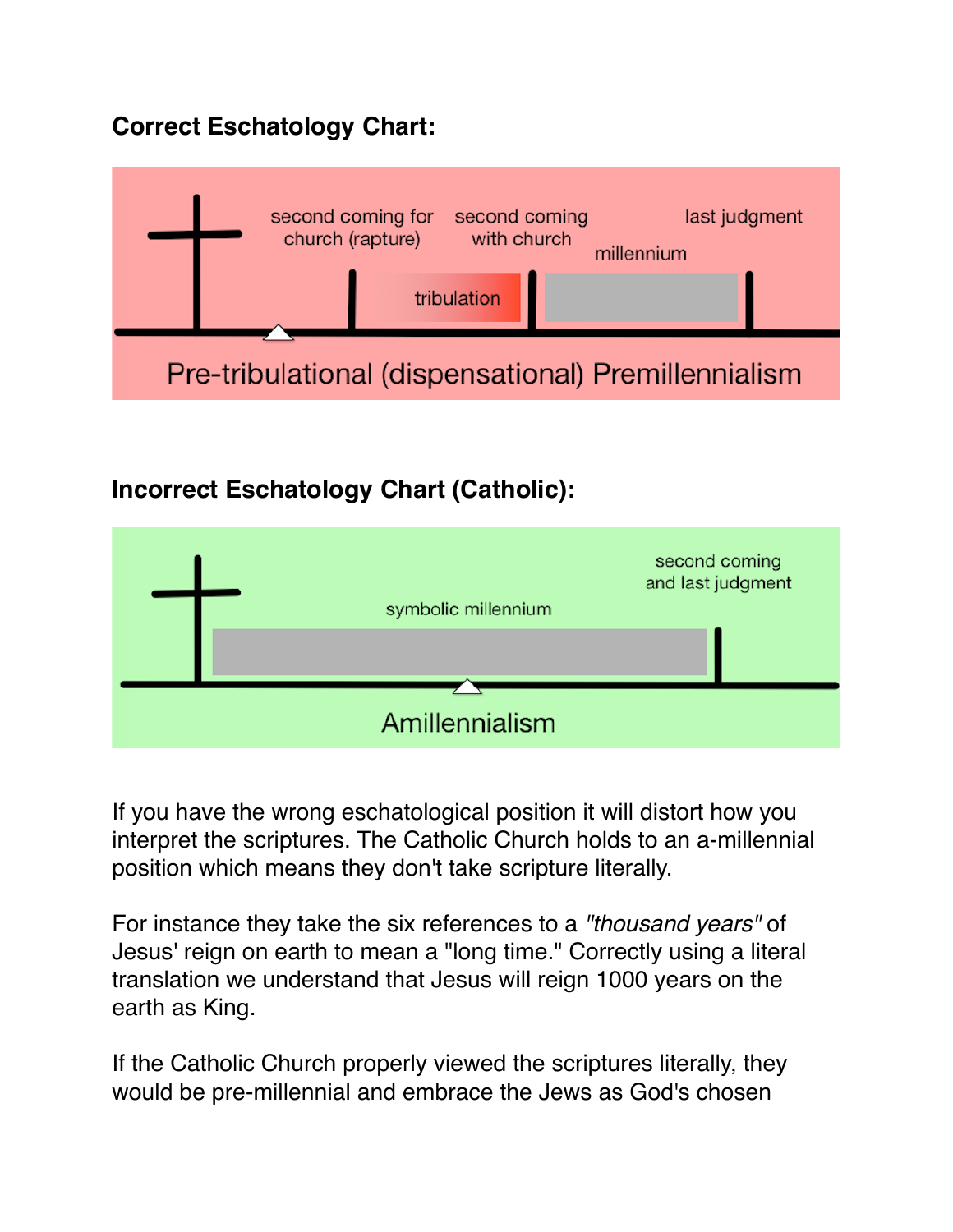people. But their poor doctrine and anti-Semitic views blinded them to the point that they incorrectly changed the day we celebrate Resurrection Day.

But we can't be too hard on the Catholics. Martin Luther also misunderstood and loathed Israel and the Jewish people.(4) Although he was correct with his protesting of Catholic Church doctrines and policies, God did not reveal to him at that time the Catholic Church's incorrect eschatology positions.



*Martin Luther*

In fact, Catholic eschatological error continued to be passed down to Protestant denominations for another 100 years or so before pre-millennial doctrines exposed the error of a-millennial theology.

#### **Summary**

So to nail shut the case for which day we should be celebrating Resurrection Day, we need to quit being led by the incorrect calendar dates of the Catholic Church. Instead, we should use the scripturally commanded Nisan 14 date to determine which Sunday to celebrate.

Bottom line, Resurrection Day should be the Sunday following Passover. This year it falls, by chance, on the correct day. But it has no connection to Passover, which as Believers adopted into the Jewish promises, we should also be celebrating each year!

So if you're a pastor reading this, do you have the spiritual conviction to celebrate Resurrection Day on the Sunday following the Jewish Passover in the years to come? Or are you just going to continue using the incorrect dating of the Catholic Church? Pray about it!

Bill Perkins Founder and Executive Director Compass International, Inc. The compass.org *A non-profit ministry* Biblecruise@compass.org